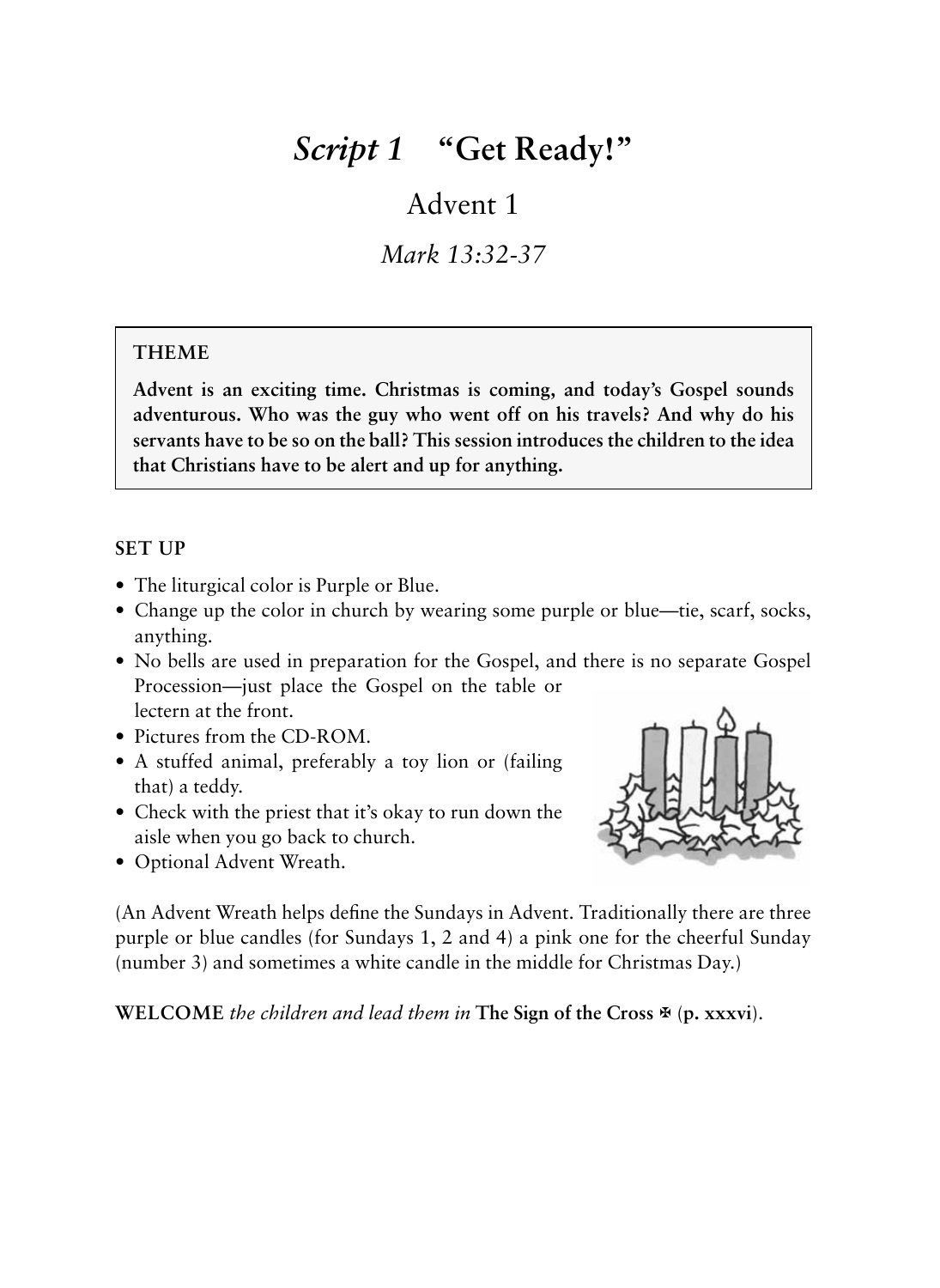**Leader** This Sunday I want us to be on our toes, ready for anything. Does anyone know what position a runner gets into at the start of a race?

*They probably do, show them the classic stance.*

Okay, we all look as if we're at the start of a race. Christians look a bit like that in church—you change one leg...

*Get the kids to copy you as you move your back leg.*



And bring your hands up. *(Put your hands together for prayer.)* Now *we* are at the start of something our service. Let's say the Kyrie together.

11

*The Kyrie and Opening Prayer are short this morning as the children are probably kneeling on bare floors.*

**THE KYRIE** Lord have mercy. **Lord have mercy.**

> Christ have mercy. **Christ have mercy.**

Lord have mercy. **Lord have mercy.**

*Ask the children to repeat* **The Prayer for Forgiveness** *after you* (**p. xxxvi**).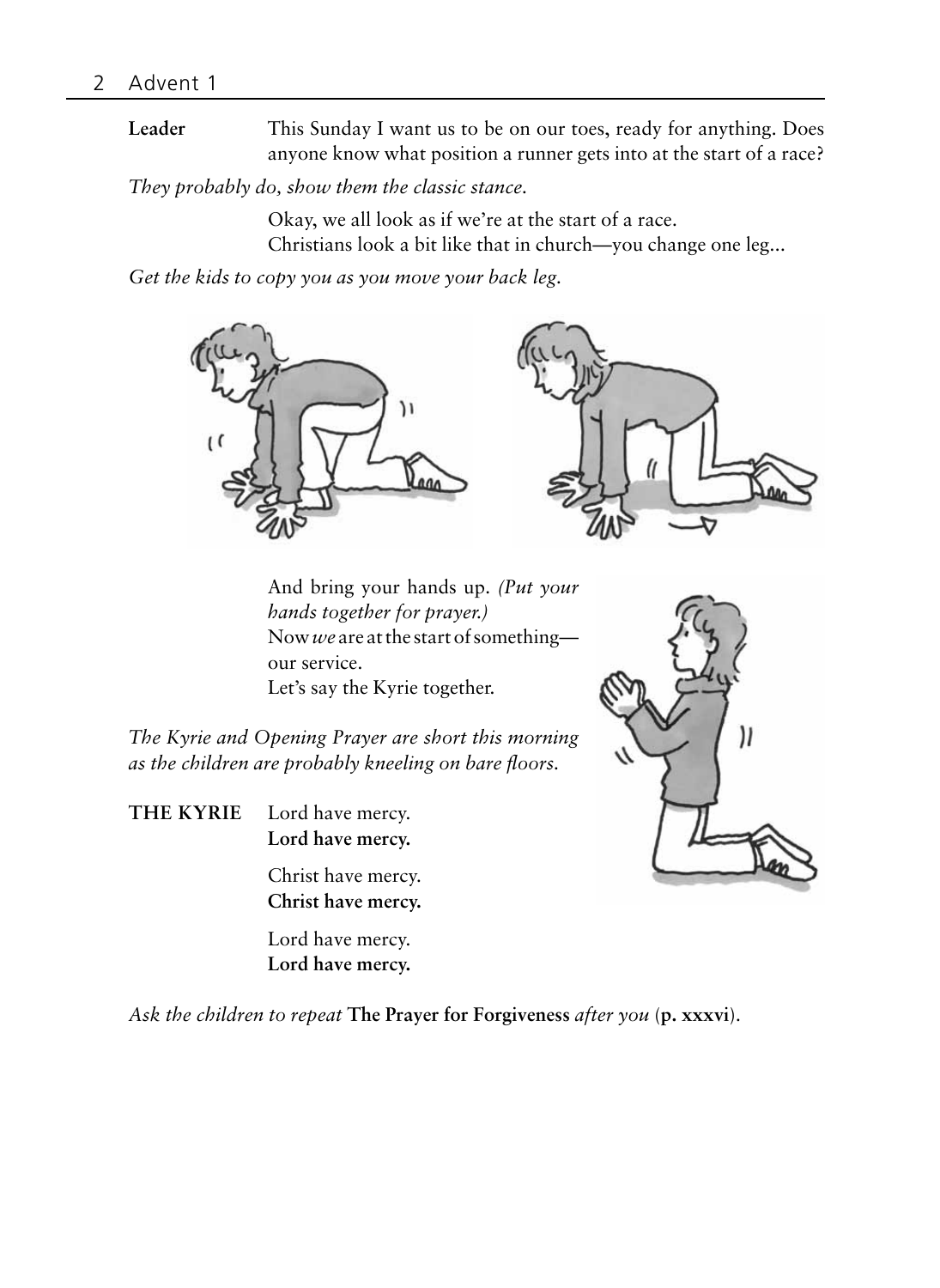| <b>OPENING</b> | God our Father                             |
|----------------|--------------------------------------------|
| <b>PRAYER</b>  | Thank you for bringing us together.        |
|                | Help us to be very wide awake this morning |
|                | And ready for anything. Amen.              |

#### **INTRODUCING ADVENT**

*Run through the change to Advent Purple (or Blue) in church:*

Leader Anyone notice the color in church today?

*Give them a hint:* "What color's my tie?"(**purple or blue**)

Yes, the church is in purple (or blue). *Name* is dressed in purple (or blue), I've got purple (or blue) socks on—it's purple (or blue) time. This particular purple (or blue) time is called Advent.

*Introduce the Advent Wreath if you've got one.*

#### **Optional Advent Wreath**

*Run through the colors on the Advent Wreath and help a child light a Purple or Blue candle, for the first Sunday of Advent.*

#### **BEFORE THE GOSPEL**

Leader Advent means "coming." We're getting ready for somebody to come. Can you guess who? (**Jesus**) Jesus is coming. We'll see Him in the Manger at Christmas, looking like a tiny baby. But actually Advent isn't just about Jesus coming at Christmas, it's also about His *Second* Coming. The one that hasn't happened yet at the End of the World. That's a bit worrying—when do you think the End of the World may happen? Tomorrow? (**no**)

*Go with the flow, most kids are quite confident the End of the World is not going to affect them. If they want to speculate on the timescale, throw it open. The small ones normally think that ten years is far enough away, the older ones—after some hasty arithmetic—usually suggest a hundred. Make sure somebody suggests thousands of years hence.*

> Well, any of us may be right, because we don't know. Fortunately, when it does happen, Jesus will be right there in the middle of it, so we'll be fine.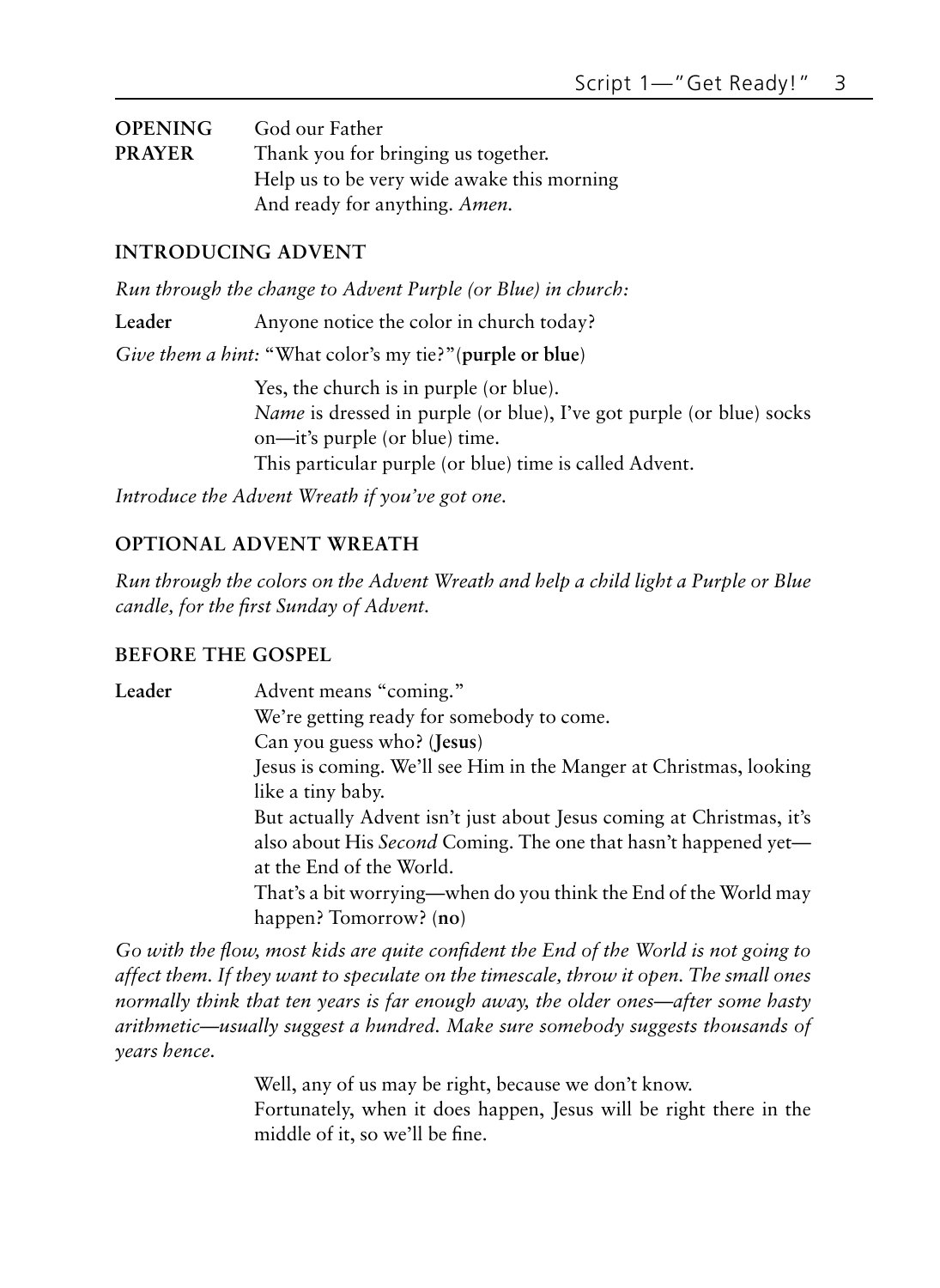Actually, the early Christians were so looking forward to seeing Jesus again that they wanted the End of the World to come right now.

Their favorite prayer was "Come, Lord Jesus!"

They were the sort of people who would have really enjoyed today's Gospel. Let's hear it.

*Remind the children that we don't have bells or processions in Purple (Blue) time. Read the Gospel, putting up the pictures from the CD-ROM as you go.*

#### **THE GOSPEL** *Mark 13:32-37*

*Adapt verse 32 to read.*

Jesus said, "Nobody knows when I shall come again, neither the angels in Heaven..."*etc*.

#### **AFTER THE GOSPEL**

*A Leader goes through the pictures.*

**Leader** So Jesus said that His Second Coming was like the master of a house going off on a journey. He left his servants behind, and told them to do something. What was it? (**Watch out; be ready.**) Yup, you can see one servant at the door, looking down the road. Can you see any other watchful servants? Anyone fall asleep?

*Encourage the little kids to point out the various characters.*

Jesus told this story to explain His Second Coming. He's like the master who's gone off on a journey, and He's left His servants that's us Christians—behind. But we're not to fall asleep, we must be awake, looking out for Him, because He might turn up anytime. So Christians have to be ready.

We can be ready in lots of ways.

By being the sort of people Jesus will be happy to find when He comes back: kind people, prayerful people, *alert* people.

Alert means being ready for anything.

Okay, let's go down the end of the room and practice being alert.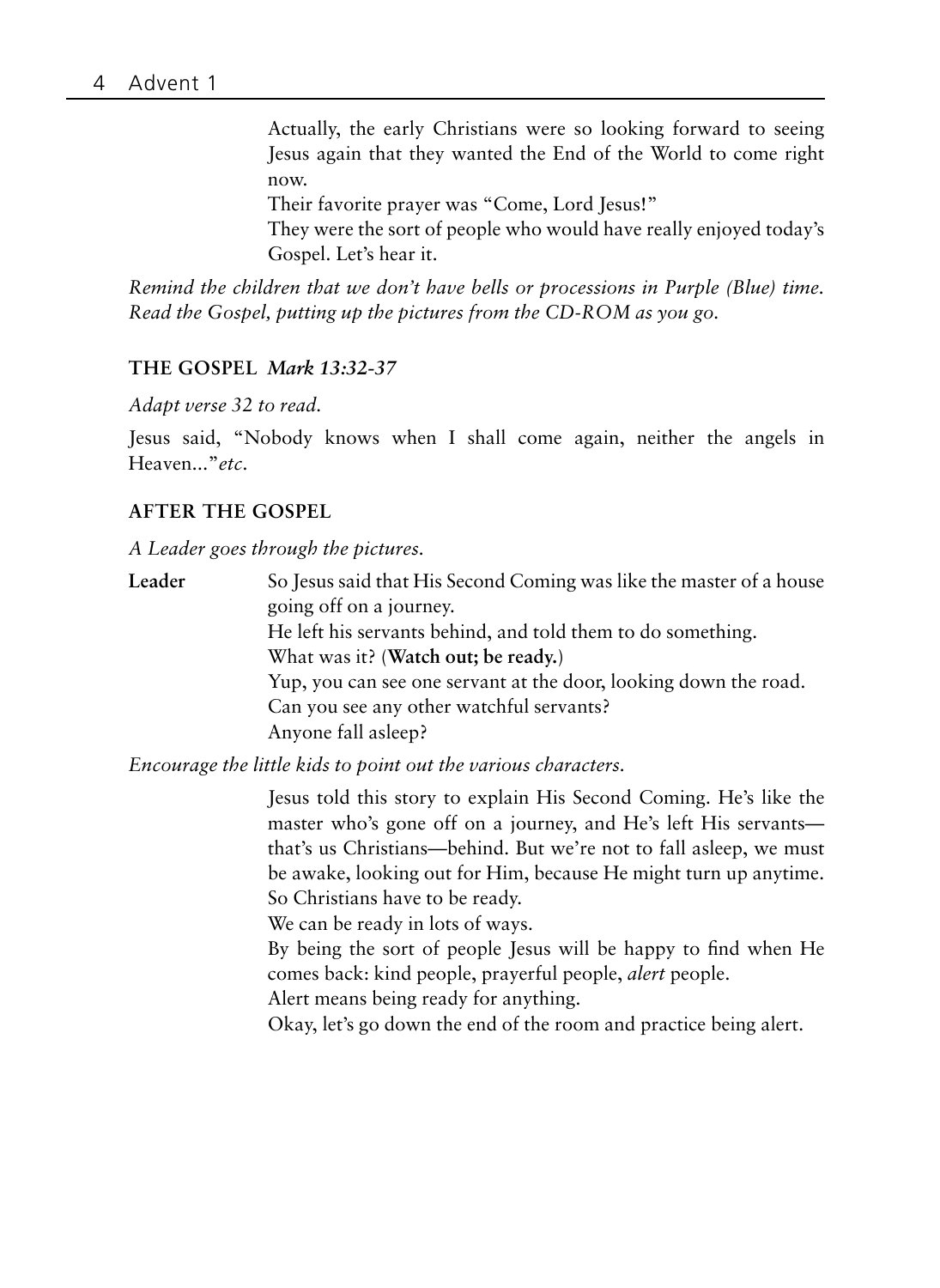# **Games**

*If you've got a big enough hall you can do the running game suggested below. If your room is too small, you can turn the game (Ready, Steady, Go!) into Ready, Steady, Jump! or Ready, Steady, Sit! and so on.*

# **Ready, Steady, Go!**

**Leader** Can you remember how runners get ready for a race? *(Line the kids up.)* Okay when I say "go," run down to the other end of the room.

> Anyone who moves before "go" is out. *(Be merciful the first time round.)* Ready—*(pause)*—steady—*(pause)—*GO!



*They run down to the other end.*

Let's get this right because being alert means you don't rush around. You listen—ready for anything.

*Run the race a couple more times. Congratulate the children and then play the next, and much quieter, game*

> Okay we've figured out being alert, now let's see how good we are at being watchful.

# **Lion Cub**

*Select a person to be the lion. (Start off with a Leader.)* 

*The lion sits with its back to the children, who are sitting at least ten feet away. Place the stuffed animal (its cub) behind the lion and get the kids to sneak up, one by one, to steal it. If the lion hears somebody it roars and the thief, if caught standing, has to go back to sit with the others. If the thief has managed to sit before the roar, they can carry on.*

*Anyone who manages to steal the cub is the lion next time round.*

*(Since some kids take the precaution of roaring practically continuously, make sure other leaders or teenagers take a turn, on the understanding they let the cub-napper win.)*